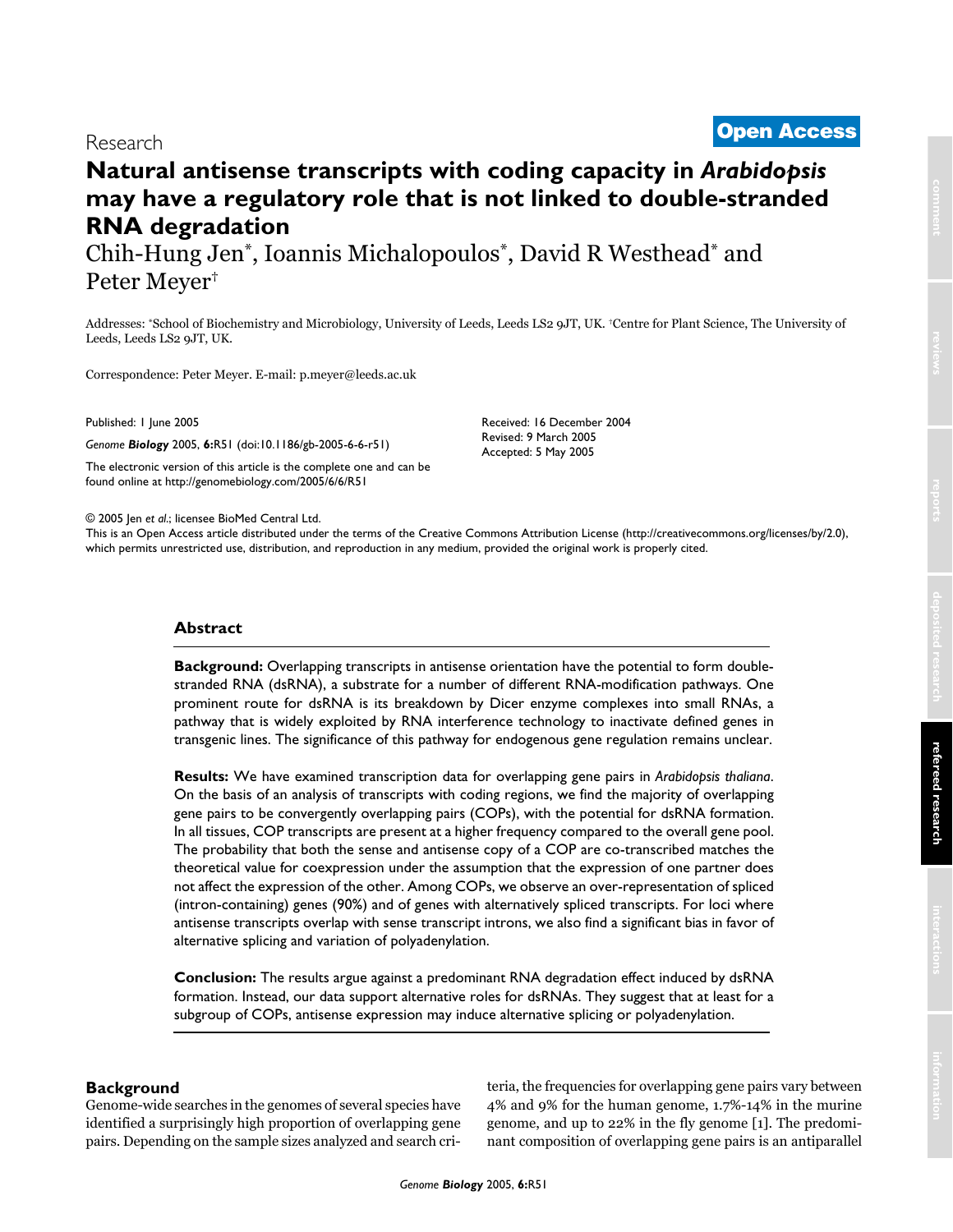convergent arrangement [2,3], where sense and antisense genes overlap within their 3' regions. Joint expression of both these genes in the same cell would allow the partly overlapping transcripts to associate as dsRNA molecules, which may interfere with RNA processing, transport, stability or other molecular mechanisms. Convergently overlapping gene pairs (COPs) can therefore provide the source for natural antisense transcripts (NATs) that may act as regulators of the sense gene. In addition to NATs being transcribed from the same locus as the sense transcript (*cis*-NATs), NATs can be transcribed from a different locus (*trans*-NATs), as illustrated by a search for overlapping transcripts with coding capacity in the human genome, which identified 87 *cis*-NATs and 80 *trans-*NATs [3].

In bacteria, more than 100 NATs are involved in the regulation of a variety of biological functions, including the control of copy number, conjugation and post-segregational killing in plasmids, lysis/lysogeny switches in phages, and transposition frequency in transposons [4]. In eukaryotes, a very detailed characterization of the molecular role of specific NATs has only been achieved for a few examples.

NAT-mediated interference with splicing is illustrated by the alternative processing of mRNAs of the gene for the thyroid hormone receptor ErbAα, which is regulated by an antisense transcript [5]. Overlapping genes can share a bidirectional poly(A) region as demonstrated for the human genes *ABHD1* and *Sec12* [6]. Several examples document the fact that antisense transcripts can increase sense transcript stability, when dsRNA regions cover the 3' untranslated region (UTR) and possibly mask out target sequences for RNA cleavage [7]. Alternatively, RNA duplex formation can increase transcript sensitivity and induce site-specific cleavage, as shown for the human *TYMS* mRNA and *TRS* antisense transcripts [8].

An example of RNA interference (RNAi)-based regulation of an endogenous gene via NATs is the repression of the testisexpressed *Stellate* gene in *Drosophila* by paralogous *Su(Ste)* tandem repeats [9]. Both strands of repressor *Su(Ste)* repeats are transcribed, producing sense and antisense RNA, most probably as part of a dsRNA-based silencing mechanism, as *Stellate* silencing is associated with the presence of short *Su(Ste)* RNAs. Antisense expression can also affect translation, as illustrated by the influence of an antisense transcript on the translation of different isoforms of fibroblast growth factor-2 (FGF2) [10]. In the nucleus, dsRNA can be edited by dsRNA-dependent adenosine deaminases, which convert about 50% of adenosine residues into inosines, leading to the unwinding of the RNA duplex [11]. Inosine-containing RNAs are not translated as they are retained in the nucleus [12].

In mice about 35% of overlapping genes transcribe noncoding RNA. Overlapping genes are scattered around the genome with no apparent bias. Overlaps range from 20 to 3,400 basepairs (bp) with an average of 372 bp, as far as the quality of transcript annotation allows such predictions. There is some evidence for an over-representation of overlapping genes among specific functional categories, that is, imprinted genes and DNA repair genes [1]. Twenty-two out of 58 known imprinted murine genes are transcribed from both strands. Frequently, one partner transcribes a noncoding RNA. Antisense transcripts may regulate imprinting states of the sense promoter (*Kcnq1*/*Kcnq1ot1*) or may induce dsRNA-based gene silencing as proposed for *Ifd2R*/*Air*. About 20% of known human DNA repair genes overlap either convergently or divergently in an antiparallel arrangement [1].

Mammalian mRNAs that form sense-antisense pairs frequently exhibit reciprocal expression patterns, but permanent coexpression of sense and antisense transcripts can also occur in some tissues, although it is difficult to prove that both genes are transcribed in the same cell. Coexistence of sense and antisense transcripts may indicate a stabilizing effect of dsRNA, or it may depict cases where RNA duplex formation is impaired as a result of secondary structures, or because sense and antisense transcripts or the enzymes required for duplex formation are separated by compartmentalization [13].

To gain an insight into the existence and role of overlapping antisense pairs in plants, we have screened the *Arabidopsis thaliana* genome for COPs with sense and antisense genes that encode a protein, and have compared the expression profile of the associated genes.

| All<br>types | Sense-antisense orientation<br>$A < B'$ ; $B < A'$                                            | One gene may be a<br>member of more than one |
|--------------|-----------------------------------------------------------------------------------------------|----------------------------------------------|
|              | 1,083 pairs, containing 2,147<br>unique genes                                                 | pair                                         |
| Type 1       | <b>Convergent orientation</b><br>A <b'; a'<b';="" b<a'<="" td=""><td>А</td></b';>             | А                                            |
|              | 956 pairs, containing 1,912<br>genes                                                          | B'                                           |
| Type 2       | <b>Divergent orientation</b><br>B <a; a<b'<br="" b'<a';="">37 pairs, containing 74 genes</a;> | A<br>R<br>B                                  |
| Type 3       | $B\leq A$ ; $A'\leq B'$<br>90 pairs, containing 171 genes                                     | Δ                                            |
|              |                                                                                               | B<br>в                                       |

#### A comparison of the arrangements of overlapping gene pairs in *thaliana* **Figure 1** *Arabidopsis*

A comparison of the arrangements of overlapping gene pairs in *Arabidopsis thaliana*. A and A' label the start and end of the sense transcript, B' and B label the start and end of the antisense transcript. The total number of genes involved in group 1, 2 and 3 is 2,157, of which 2,147 are unique; the remaining 10 comprise four genes that are members of both group 1 and group 2 pairs, five genes that are members of both group 1 and group 3 pairs, and 1 gene that is a member of both a group 1 and group 3 pair.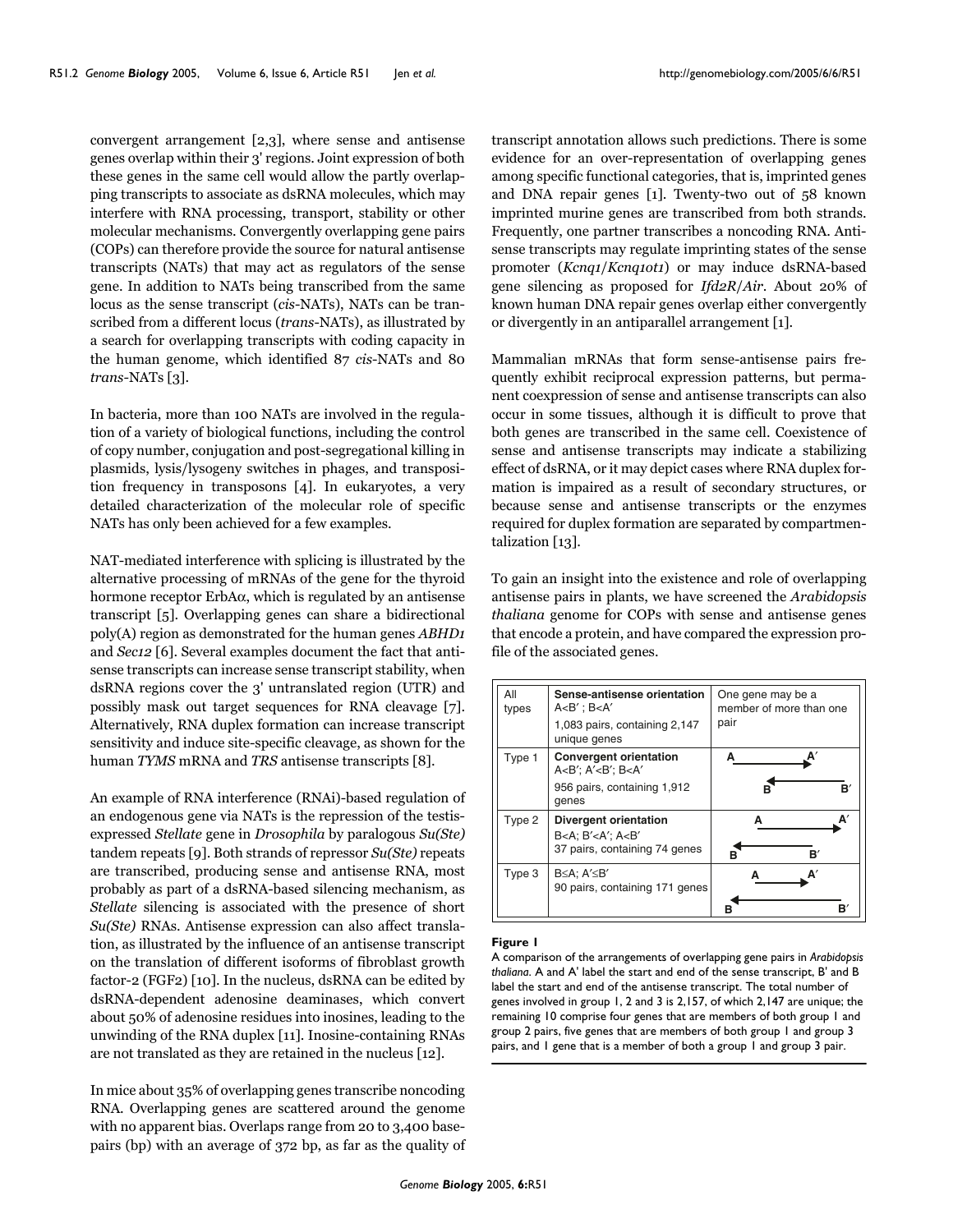### <span id="page-2-0"></span>**Table 1**

# **COPs with sense-antisense overlaps within the coding regions**

| Sense gene ID | Annotation                                                         | Antisense gene ID | Annotation                                                                        | ORF overlap (bp) |
|---------------|--------------------------------------------------------------------|-------------------|-----------------------------------------------------------------------------------|------------------|
| ATIG08260     | DNA-directed DNA polymerase epsilon<br>catalytic subunit, putative | ATIG08270         | Expressed protein                                                                 | 45               |
| ATIG52010     | Mutator-like transposase family                                    | ATIG52020         | Pseudogene, Ulp1 protease family                                                  | 44               |
| ATIG52087     | Hypothetical protein                                               | ATIG52090         | Hypothetical protein                                                              | 72               |
| ATIG68935     | Expressed protein                                                  | ATIG68940         | Armadillo/beta-catenin repeat protein-<br>related/U-box domain-containing protein | 698              |
| AT2G12855     | Gypsy-like retrotransposon family                                  | AT2G12860         | Gypsy-like retrotransposon family                                                 | 116              |
| AT2G19330     | Leucine-rich repeat family protein                                 | AT2G19340         | Membrane protein, putative                                                        | 4                |
| AT3G59940     | Kelch repeat-containing F-box family protein                       | AT3G59950         | Autophagy 4b (APG4b)                                                              | 10               |
| AT4G02200     | Drought-responsive family protein                                  | AT4G02210         | Expressed protein                                                                 | 13               |
| AT4G21366     | S-locus protein kinase-related                                     | AT4G21370         | S-locus protein kinase, putative                                                  | 72               |
| AT4G29830     | Transducin family protein/WD-40 repeat family<br>protein           | AT4G29840         | Threonine synthase, chloroplast                                                   | 587              |
| AT5G18210     | Short-chain dehydrogenase/reductase (SDR)<br>family protein        | AT5G18220         | Glycosyl hydrolase family 17 protein                                              | 6                |
| AT5G28232     | Mutator-like transposase family                                    | AT5G28235         | Ulp1 protease family protein                                                      | 29               |
| AT5G48200     | Hypothetical protein                                               | AT5G48205         | Hypothetical protein                                                              | 334              |

### <span id="page-2-1"></span>**Table 2**

# **Homology assessment for 89 COPs families that contain 2-11 family members**

| Number of COPs<br>family | Number of family<br>members |  | Sense-gene-encoded proteins I kb sense promoter regions Antisense-gene-encoded proteins I kb antisense promoter regions with a similarity E-value < 0.001 with a similarity E-value < 0.001 with a similarity E-value < 0.001 |  |
|--------------------------|-----------------------------|--|-------------------------------------------------------------------------------------------------------------------------------------------------------------------------------------------------------------------------------|--|
|                          |                             |  |                                                                                                                                                                                                                               |  |
|                          |                             |  |                                                                                                                                                                                                                               |  |
|                          |                             |  |                                                                                                                                                                                                                               |  |
|                          |                             |  |                                                                                                                                                                                                                               |  |
| $5 - 6$                  |                             |  |                                                                                                                                                                                                                               |  |
|                          |                             |  |                                                                                                                                                                                                                               |  |
| $8-9$                    |                             |  |                                                                                                                                                                                                                               |  |
| 10                       |                             |  |                                                                                                                                                                                                                               |  |
| $11 - 12$                |                             |  |                                                                                                                                                                                                                               |  |
| $13 - 14$                |                             |  |                                                                                                                                                                                                                               |  |
| 15                       |                             |  |                                                                                                                                                                                                                               |  |
| $16-21$                  |                             |  |                                                                                                                                                                                                                               |  |
| 22-72                    |                             |  |                                                                                                                                                                                                                               |  |
| 73-75                    |                             |  |                                                                                                                                                                                                                               |  |
| 76-77                    |                             |  |                                                                                                                                                                                                                               |  |
| 78-89                    |                             |  |                                                                                                                                                                                                                               |  |

The numbers refer to the family members that share sequence similarity of an E-value below 0.001 with at least one other family member. Among the COPs families, the homology is well conserved among sense-gene-encoded proteins, while sequence conservation is rare among antisense-geneencoded proteins. With the exception of family 1 sense gene promoters, the homology is also poorly conserved among promoter regions of sense and antisense genes.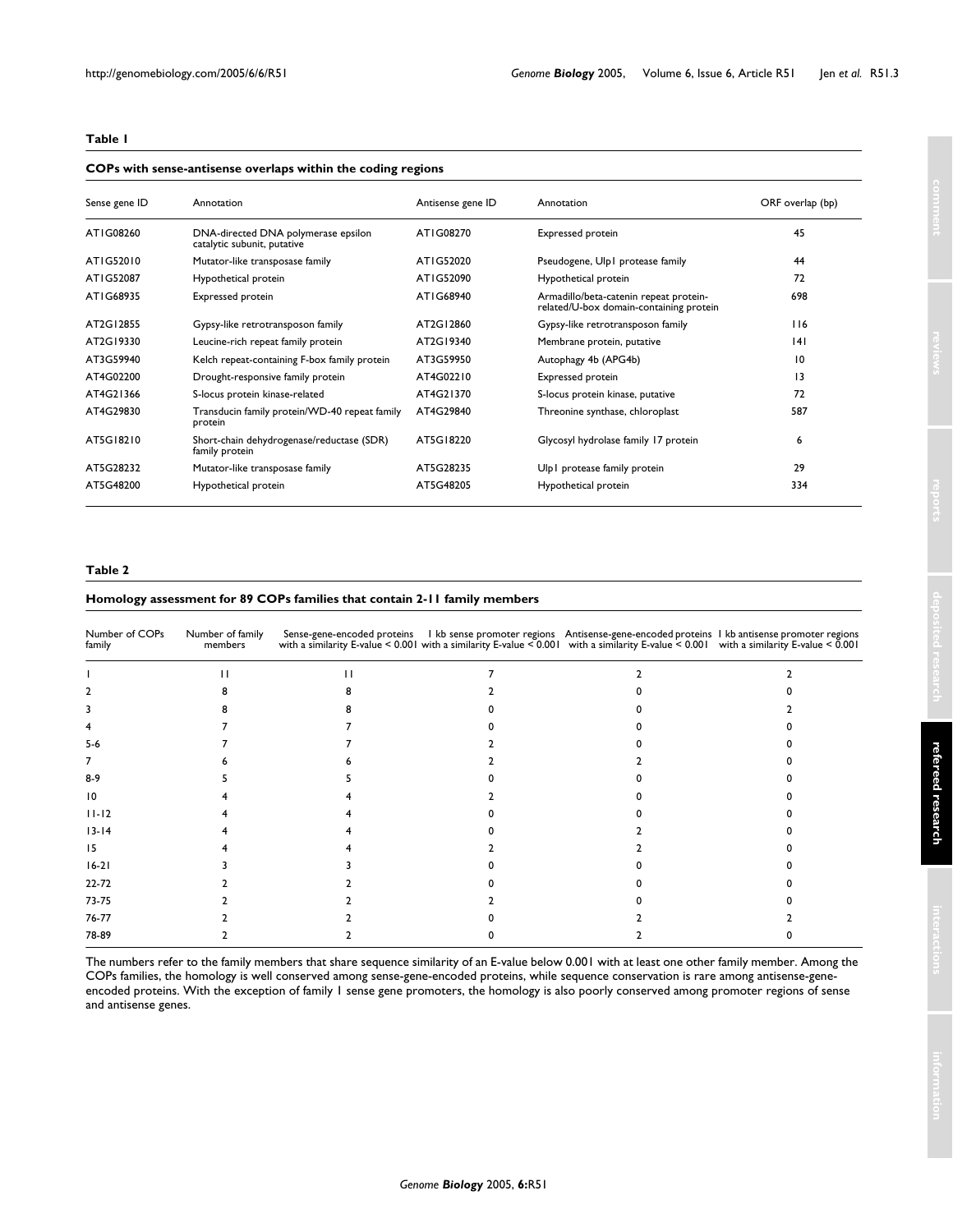# **Results**

# **Overlapping gene pairs in the** *Arabidopsis* **genome**

A screen of the *Arabidopsis* genome for protein-coding genes with overlapping orientations identified 1,083 groups containing a total of 2,147 overlapping genes. For 26 groups, the overlap involves three genes, and for 1,057 groups, two genes are arranged as overlapping pairs (Figure 1 and Additional data file 1). The majority of overlapping gene pairs are organized as COPs. The size of the overlapping region for these 956 COPs varies between 1 and 2,820 bp, with an average length of 431 bp. The genes are scattered around all five chromosomes with no obvious clustering bias (data not shown). Among the 1,912 COP genes, we found nine transposable elements. This is in contrast to the presence of 2,372 transposons among the 30,624 *Arabidopsis* genes. Transposons are therefore strongly under-represented among COPs, therefore transposon-derived antiparallel gene pairs are under heavy selective pressure. Among the 1,912 genes of the 956 COPs, 954 genes have antisense transcripts that extend into the open reading frame (ORF) region of the sense transcript (Figure a-c and Additional data file 2) but the ORF regions of the sense and antisense transcript overlap for only 13 COPs (Figure 2a and Table [1](#page-2-0)).

To examine the degree of sequence conservation for COPs sense and antisense genes, we used BLAST to search for homologs of each COPs gene. For a subset of 242 genes, we can define 89 homology groups with 2-11 members. The proteins encoded by the sense members of each group are at least 20% identical, with an E-value less than 0.001. An analysis of the degree of sequence conservation among family members showed very low conservation among the coding or promoter regions of the antisense partners of homologous sense genes. With the exception of the largest family, the promoter regions



#### The organization of convergent overlapp protein coding capacity of the sense and antisense transcripts **Figure 2** ing gene pairs with respect to the

The organization of convergent overlapping gene pairs with respect to the protein coding capacity of the sense and antisense transcripts.

of homologous sense genes are also poorly conserved (Table [2](#page-2-1) and Additional data files 4, 5 and 6). With a few exceptions, possibly representing relatively recent duplications, the data indicate that homologous sense genes do not in general have homologous antisense partners.

### **COPs gene-expression profiles**

To analyze the transcriptional activity of COPs sense and antisense genes, we used the GSE636 annotated gene-expression database [14,15], which provides expression data for 1,866 COPs genes in suspension culture, in 7-day old seedlings, in roots and in flowers. If antisense arrangements are predominantly responsible for dsRNA-mediated transcript degradation, we would expect that a significant proportion of COPs genes would be under-represented among the transcript pool. For the total pool of 26,939 genes represented in the GSE636 database, we find a representation of 49.8-53.1% of these genes among the detectable transcripts (Table [3\)](#page-4-0). Of the 1,866 COPs genes represented among this pool, 63.4-67.9% are expressed, which argues against a specific depletion of COPs transcripts in any of the four sample tissues.

This assumption is further supported by the lack of any bias against the joint expression of sense and antisense copies from the same COP. We can calculate a theoretical value for the joint expression of a sense and an antisense member of the same COP based on the representation of the COP genes in the transcriptional pool. If, for example, the probability that a COP gene is expressed in flowers is 67.9%, the probability that any two COP genes are jointly expressed is 67.9%  $\times$ 67.9%. The expected value of 46.1% matches the observed value of 45.6% determined for the joint expression of both genes of a COP (Table [3](#page-4-0)). We observe a similar match for the other tissues, which suggests that there is no bias against the joint expression of both COP partner genes. For about 20% of all COPs, both members are jointly expressed in all tissues tested.

We also examined the microarray data provided by the Nottingham *Arabidopsis* Stock Centre (NASC) [16]. Table [4](#page-4-1) compiles 21 Affymetrix ATH1 arrays for seven different *Arabidopsis* tissues based on three replicates for each assay. The datasets were retrieved by searching for BioSource\_ID on [17].

Although the expression probabilities of both the total gene pool and the COPs gene pool differ significantly among individual tissues, the expected and observed values for the coexpression of COPs sense and antisense genes again match, reinforcing the lack of any indication of a transcript degradation mechanism (Table [4](#page-4-1)). To assess whether transcript degradation depends on a specific experimental condition, we assembled the expression data for all 1,437 microarrays that were available. For each microarray, we calculated the proportion of transcripts that were expressed, both for the total gene pool comprising 22,746 genes and for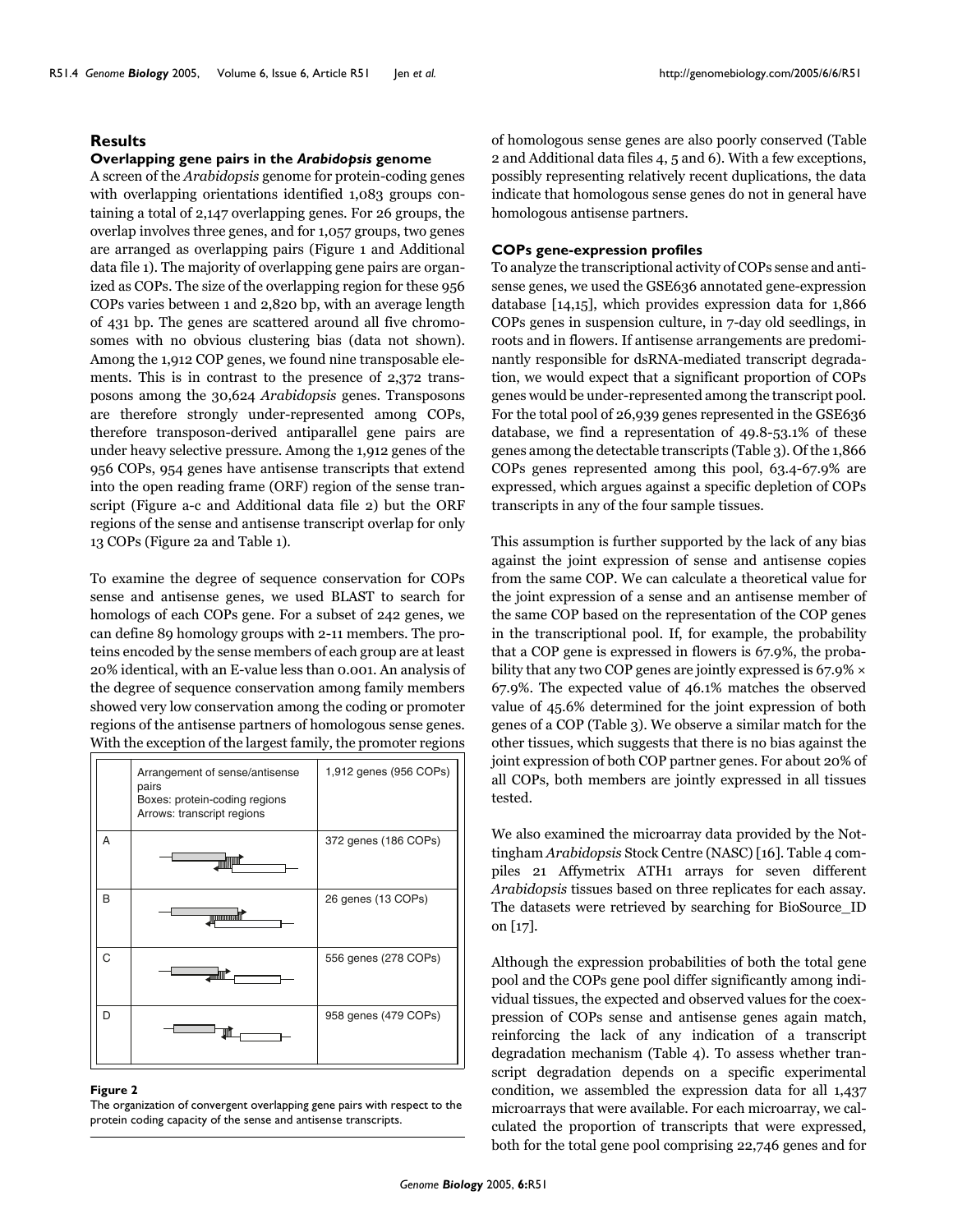#### <span id="page-4-0"></span>**Table 3**

# **Expression analysis of 1,866 COPs genes based on expression data from the GSE636 annotated gene-expression database**

| <b>Tissue</b>       | % of expressed genes among<br>26,939 Arabidopsis genes |       | 1,866 overlapping COPs genes and antisense genes (observed value) and antisense genes (expected value) | % of expressed genes among % of COPs with jointly expressed sense % of COPs with jointly expressed sense |
|---------------------|--------------------------------------------------------|-------|--------------------------------------------------------------------------------------------------------|----------------------------------------------------------------------------------------------------------|
| <b>Flowers</b>      | 52.5%                                                  | 67.9% | 45.6%                                                                                                  | 46.1%                                                                                                    |
| Roots               | 51.4%                                                  | 63.4% | 38.5%                                                                                                  | 40.2%                                                                                                    |
| Suspension culture  | 53.1%                                                  | 66.3% | 42.7%                                                                                                  | 44.0%                                                                                                    |
| 7 day old seedlings | 49.8%                                                  | 64.1% | 40.4%                                                                                                  | 41.1%                                                                                                    |

#### <span id="page-4-1"></span>**Table 4**

#### **Expression of 1,596 COPs genes based on the NASC microarray database**

| <b>Tissue</b>          | % of expressed genes among<br>22,746 Arabidopsis genes | % of expressed genes among<br>1,596 overlapping COPs genes |       | % of COPs with jointly expressed sense % of COPs with jointly expressed sense<br>and antisense genes (observed value) and antisense genes (expected value) |
|------------------------|--------------------------------------------------------|------------------------------------------------------------|-------|------------------------------------------------------------------------------------------------------------------------------------------------------------|
| <b>Flowers</b>         | 62.9%                                                  | 82.5%                                                      | 67.7% | 68.1%                                                                                                                                                      |
| Pollen                 | 31.7%                                                  | 36.0%                                                      | 12.3% | 13.0%                                                                                                                                                      |
| Seedlings, green parts | 57.3%                                                  | 76.7%                                                      | 57.8% | 58.8%                                                                                                                                                      |
| Cotyledons             | 55.7%                                                  | 75.3%                                                      | 56.1% | 56.7%                                                                                                                                                      |
| Leaves                 | 55.6%                                                  | 74.8%                                                      | 54.5% | 56.0%                                                                                                                                                      |
| Roots                  | 62.6%                                                  | 76.9%                                                      | 58.3% | 59.1%                                                                                                                                                      |
| Hypocotyl              | 62.9%                                                  | 82.1%                                                      | 66.8% | 67.4%                                                                                                                                                      |

#### <span id="page-4-2"></span>**Table 5**

# **Representation of spliced genes among COPs, and correlation analysis for transcript modifications among these genes**

|                                                                 | Total genes    | COP <sub>s</sub>                                                                                                                                            | b-value    |  |
|-----------------------------------------------------------------|----------------|-------------------------------------------------------------------------------------------------------------------------------------------------------------|------------|--|
| COP genes show a strong positive bias for splicing              |                |                                                                                                                                                             |            |  |
| Total                                                           | 30,624         | 1,912                                                                                                                                                       |            |  |
| Spliced                                                         | 21,157 (69.1%) | 1,723(90.1%)                                                                                                                                                | $4.7e-113$ |  |
| Spliced COP genes show a positive bias for alternative splicing |                |                                                                                                                                                             |            |  |
| Spliced                                                         | 21,157         | 1,723                                                                                                                                                       |            |  |
| Alternatively spliced                                           | 2,331 (11.0%)  | 268 (15.6%)                                                                                                                                                 | $1.3e-9$   |  |
|                                                                 |                | Alternatively spliced COP genes do not show a significant bias for alternative splicing at the last intron, TSS variation or polyadenylation site variation |            |  |
| Alternatively spliced                                           | 2.331          | 268                                                                                                                                                         |            |  |
| Last intron alternative splicing                                | 1,662(71.3%)   | 195 (72.8%)                                                                                                                                                 | 0.31       |  |
| <b>TSS</b> variation                                            | 1,424(61%)     | 158 (59.0%)                                                                                                                                                 | 0.24       |  |
| Polyadenylation site variation                                  | 1,019(43.7%)   | 107 (39.9%)                                                                                                                                                 | 0.10       |  |

the 1,596 COPs genes represented in the total pool. A depletion of COPs-specific transcripts for any of the 1,437 microarrays should result in a significant reduction of the expressed COPs pool. We do not find a single case where the COPs genes are under-represented among the transcripts detectable in an array experiment. Compared to the transcriptional activity of the whole gene pool, the transcriptional activity of the COPs gene pool is between 1.008 and 1.485 times higher. This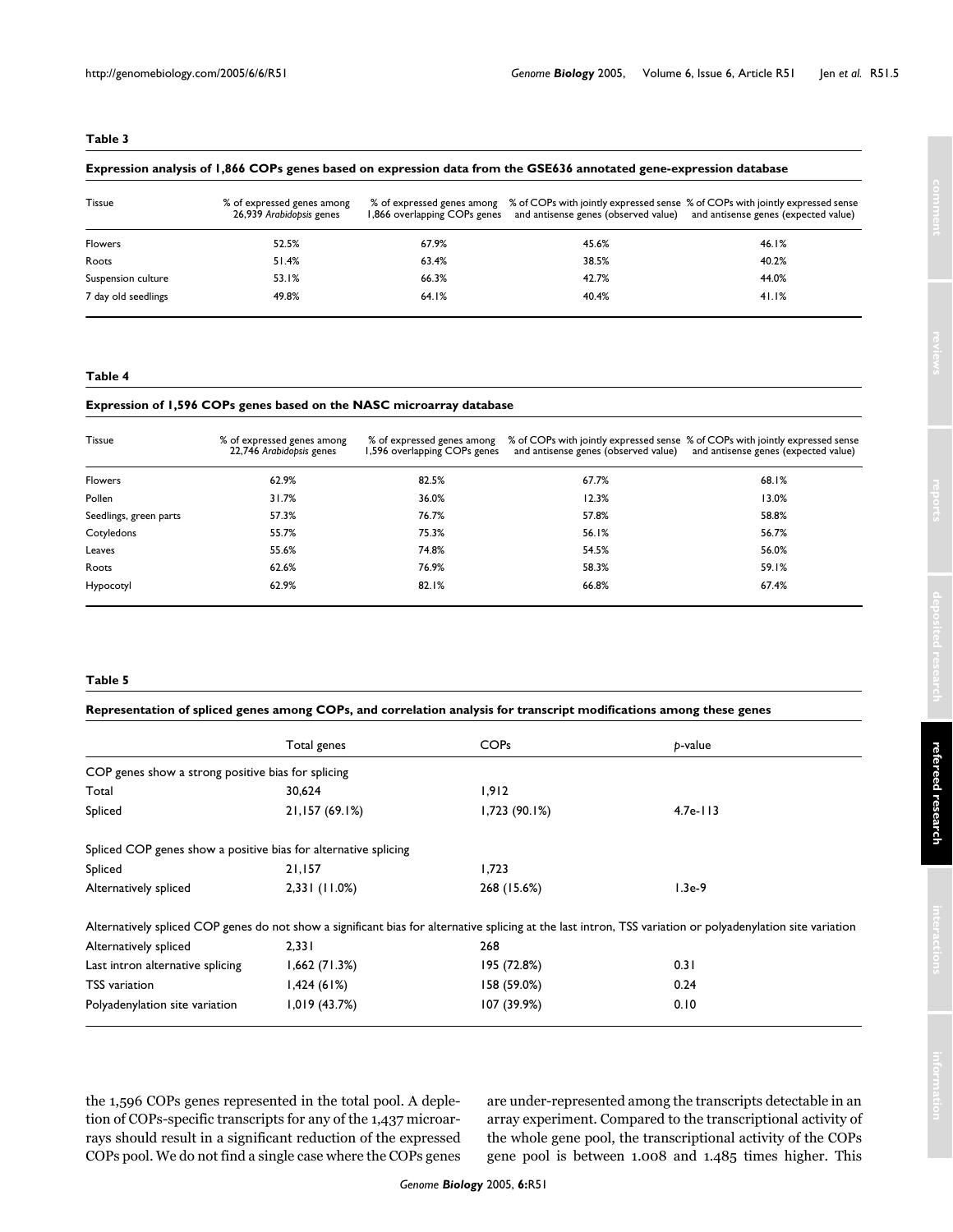#### <span id="page-5-0"></span>**Table 6**

# **Analysis of preferences for alternative splicing and polyadenylation site variation among spliced COPs genes, in dependence of the termination site of the antisense transcript**

Spliced COP genes with an antisense transcript not overlapping a sense transcript intron region, show a significant negative bias for alternative splicing

|                             | COP <sub>s</sub> genes | COPs with antisense gene ending 3,000-0<br>bp before the sense I/E boundary                                                                             | b-value |
|-----------------------------|------------------------|---------------------------------------------------------------------------------------------------------------------------------------------------------|---------|
| Spliced genes               | 1.723                  | .497                                                                                                                                                    |         |
| Alternatively spliced genes | 268 (15.6%)            | 217 (14.5%)                                                                                                                                             | 0.0018  |
|                             |                        | Spliced COPs genes with an antisense transcript overlapping a sense transcript intron region, show a significant positive bias for alternative splicing |         |

|                      | COP <sub>s</sub> genes | COPs with an antisense gene ending 0-<br>3,000 bp behind the sense I/E boundary | b-value |
|----------------------|------------------------|---------------------------------------------------------------------------------|---------|
| Gene with splicing   | 1.723                  | 226                                                                             |         |
| Alternative splicing | 268 (15.6%)            | 51 (22.6%)                                                                      | 0.0018  |
|                      | COP <sub>s</sub> genes | COPs with an antisense gene ending $> 40$<br>bp behind the sense I/E boundary   | b-value |
| Gene with splicing   | 1.723                  | 129                                                                             |         |
| Alternative splicing | 268 (15.6%)            | 35 (27.1%)                                                                      | 0.00032 |

Alternatively spliced COPs sense genes with an antisense transcript ending more than 40 bp behind their last I/E boundary, show a positive bias for polyadenylation site variation

|                                | COP <sub>s</sub> genes | COPs with an antisense gene ending $> 40$<br>bp behind the sense I/E boundary | b-value   |
|--------------------------------|------------------------|-------------------------------------------------------------------------------|-----------|
| Alternatively spliced          | 268                    | 35                                                                            |           |
| Polyadenylation site variation | 107(39.9%)             | 25 (71.4%)                                                                    | $5.5e-05$ |

argues against a specific reduction in COPs gene activity under any of the experimental conditions used for the array experiments (Additional data file 7).

# **Indications for a role of antisense transcripts in sense transcript splicing**

Among the 1,912 COPs genes we find a considerable bias for splicing. Of the COPs genes, 1,723 (90.1%) are spliced, while among a total of 30,624 *Arabidopsis* genes only 21,157 (69.1%) genes are spliced. If antisense transcripts played a role in sense transcript alternative splicing, we would expect an enrichment among COPs genes in alternative splicing. Out of the total pool of 30,624 genes, 7.6% encode more than one transcript, which are all alternatively spliced. This proportion rises to 14.5% among the 1,912 COPs genes (Table [5](#page-4-2)). This increase is even more pronounced in the rice genome, where it increases from 4.4% to 20.9% COPs.

To assess if the over-representation of multiple transcripts among COPs was linked to a variation in splicing, transcriptional start site (TSS) or polyadenylation, we analyzed the representation of these modifications among the spliced COPs genes. The results showed a positive bias for alternative splicing (Table [5](#page-4-2)). Interestingly, this bias was restricted to COPs with an antisense transcript that overlaps the intron region of the sense transcript (Table [6\)](#page-5-0). Moreover, among the COPs with antisense transcripts overlapping at least 40 bp of the sense transcript, we also detected a positive bias for a variation of the polyadenylation sites (Table [6\)](#page-5-0), whereas no positive or negative bias was observed for TSS variation (see Additional data file 8).

For 146 genes, the antisense transcript terminates within 10 bp away from the intron-exon boundary of the sense transcript (Figure 3 and Additional data file 3). The proportion of alternatively spliced genes among this group increases to 21.2%. We tested whether these COPs genes were specifically prone to alternative splicing of the final exon but could not find any evidence for this assumption (see Additional data file 8).

Overall, the enhanced likelihood that members of overlapping gene pairs contain introns, the enrichment in genes encoding alternatively spliced transcripts, and the increased frequency of alternatively spliced and variably polyadenylated transcripts when an intron overlaps with an antisense transcript, suggest that, at least for the majority of overlap-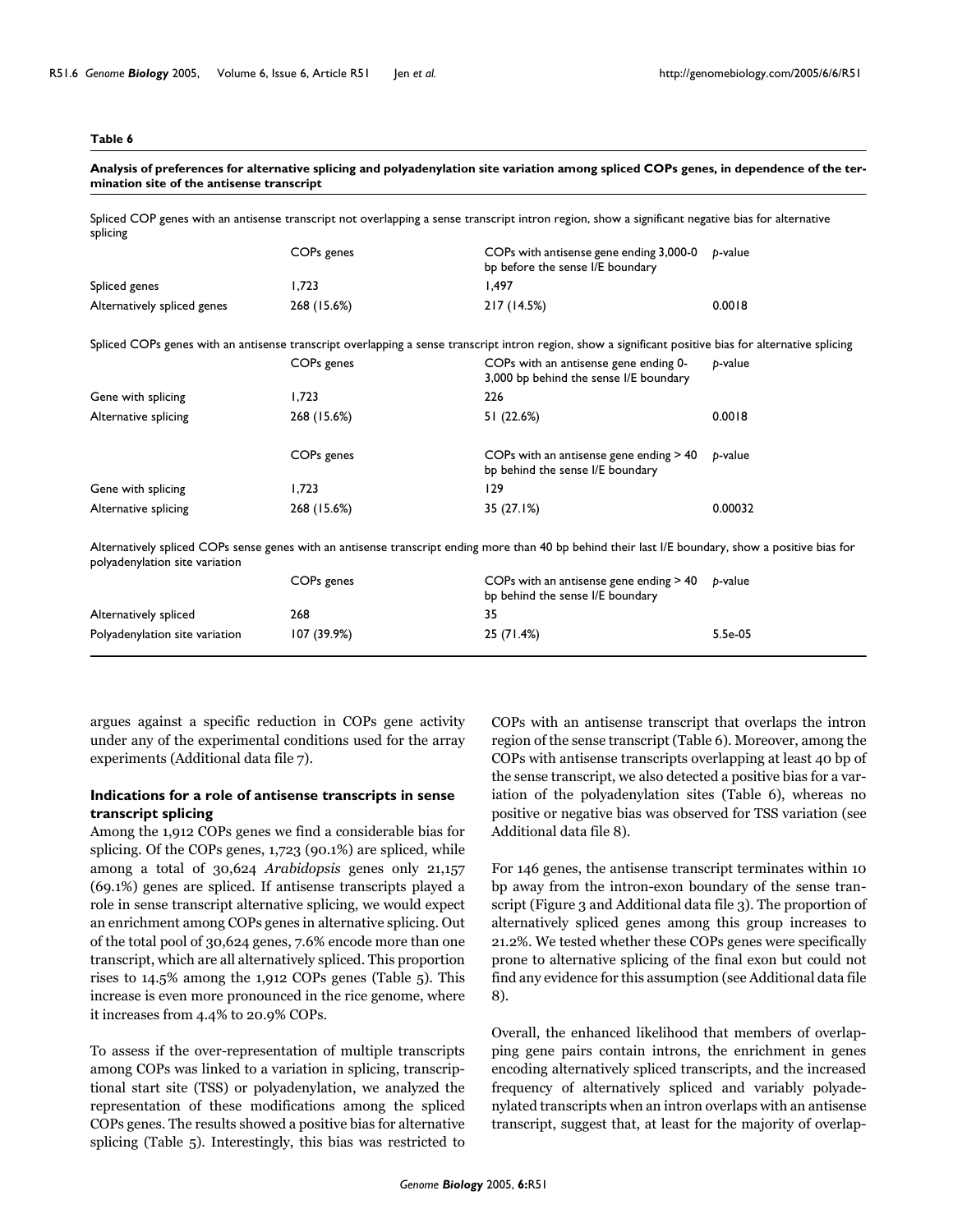

#### Figure 3

Illustration of the distance between the end of the antisense transcript and the last intron-exon boundary of the sense transcript. Negative values refer to a termination of the antisense transcript 5' to the intron-exon boundary.

ping gene pairs, the antisense transcript could play a role in the regulation of splicing and/or polyadenylation.

# **Discussion**

We have characterised the organization and expression profiles of 956 convergent overlapping gene pairs of *A. thaliana* to assess the potential molecular mechanisms associated with this unusual gene organization, which provided the opportunity for dsRNA formation as a result of the annealing of a sense and antisense transcript.

In animal genomes especially, a number of different mechanisms have been described that involve dsRNA formation. dsRNA formation can interfere with biological activities that require binding of RNA or proteins to the transcript [13]. This may include processes such as RNA splicing, editing, transport, degradation or translation. Alternatively, dsRNA could function as a trigger for an RNAi process, providing a target for Dicer enzymes, and be specifically degraded to small interfering RNA (siRNA) molecules [18]. The latter mechanism would lead to mutual destruction of the sense and antisense transcripts, whereas antisense transcript-mediated effects on sense RNA processing would not necessarily alter the primary transcript levels, although they could still influence the potential for primary transcript expression.

As in other species [1,19], the majority of overlapping gene pairs in *A. thaliana* are arranged in a convergent orientation. Only a very small group of 13 out of 956 COPs show an overlap between the ORFs of the sense and antisense transcripts, which probably reflects the associated evolutionary stress of such an arrangement, as any mutation in the overlapping region would affect both genes. For 50.1% of COPs the senseantisense overlap does not include any protein-coding region, which makes it unlikely that in this subgroup of COPs the antisense transcript plays a role in regulating the coding region of the sense gene. Antisense transcripts for the members of this group are more likely to jointly use bidirectional poly(A) signals [6] or to regulate transcript stability [7].

We do observe a very high level of joint expression of sense and antisense transcript from overlapping gene pairs. This is in marked contrast to data from *Plasmodium falciparum*, where only 5% of sense-antisense loci show joint expression [20] and thus support models for a direct regulation of sense transcript by antisense expression via dsRNA degradation. In contrast, the relatively high expression frequency of COPs in *Arabidopsis*, and the joint presence of sense and antisense transcripts in the same tissue, do not support a dsRNA degradation model. Even a detailed analysis of 1,437 microarrays does not imply that under any conditions or for any specific tissue the COPs gene pool is significantly depleted. While dsRNA-based transcript degradation may occur for some COPs, our data suggest that for the majority of COPs, antisense expression is not linked to transcript degradation pathways.

An interesting observation, which may hint at an alternative interference mechanism between sense and antisense transcripts, is the significant bias for COPs to be spliced, and the enrichment among COPs of alternatively spliced transcripts. These features may indicate a role for antisense transcripts in alternative splicing. Such a mechanism would resemble the effect of antisense expression for the thyroid hormone receptor gene,  $erbA\alpha$ , which leads to alternative RNA processing [5]. The bias for antisense transcripts to terminate close to the final intron-exon boundary remains a mystery. One could assume that the termination of the antisense transcript near the final sense intron-exon boundary might reflect a selection for antisense transcripts that interfere with splicing of the last intron. However, we could not observe any positive bias for such events among this COPs gene group.

The assumption that antisense transcripts can interfere with splicing events is further supported by the observation that overlaps between antisense transcripts and a sense intron region generate a bias for alternative splicing and also for polyadenylation variation. This may reflect a linkage between these two mechanisms, which has been demonstrated for animal systems where polyadenylation and the splicing of the final intron especially can be coupled [21].

During the review process of this paper, a similar study by Wang and co-workers [\[22](#page-8-0)] was published. The main differences between the two studies are in the sets of overlapping genes considered, and the nature of the experimental evidence of gene expression. While we consider only gene pairs where both partners show evidence of protein-coding capacity, Wang and co-workers also considered cases where at least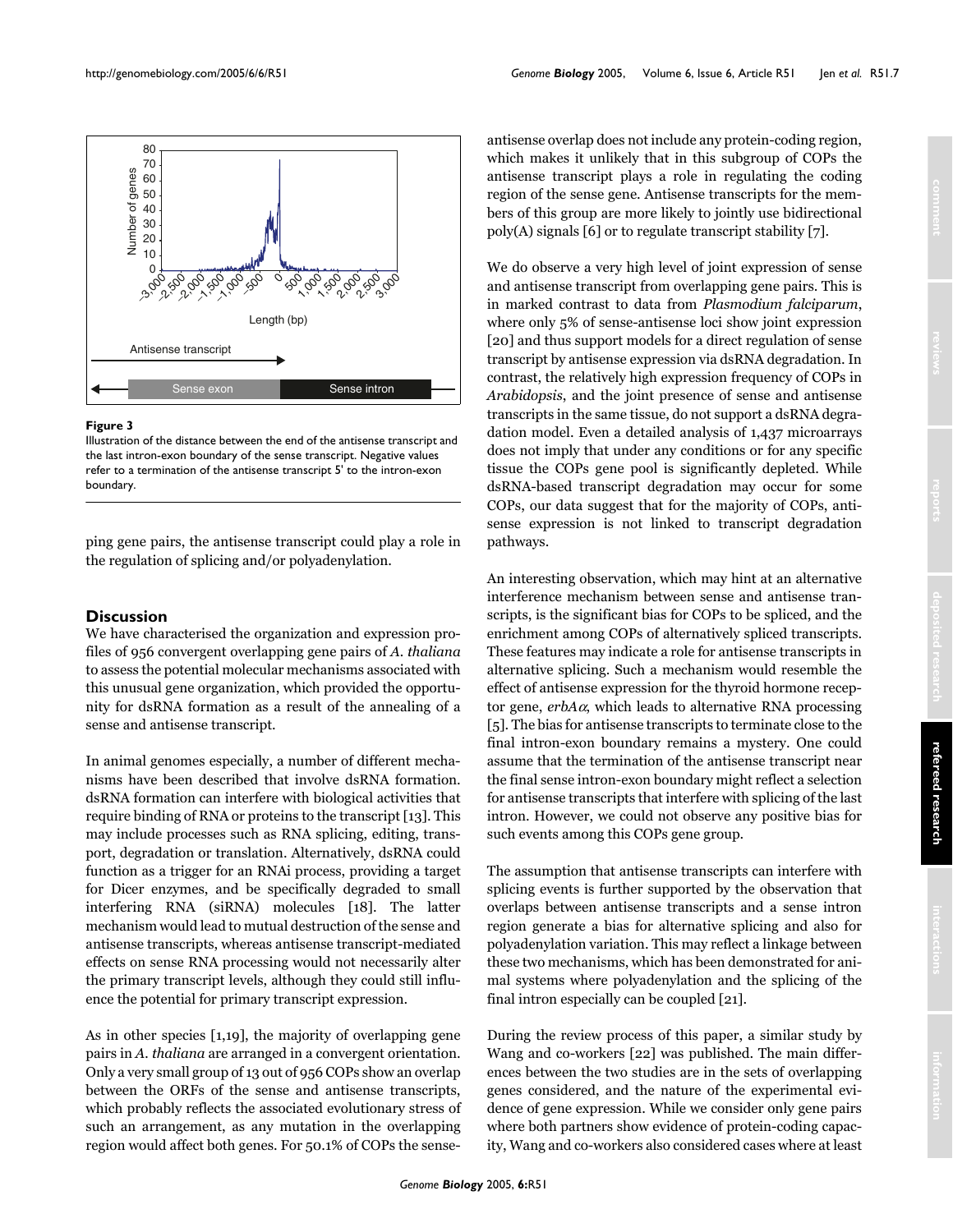one transcript may not be protein coding. We base our studies of expression on two large microarray datasets, while Wang and co-workers use data from a massively parallel signature sequencing (MPSS) study. While we find no evidence in the microarray data of exclusive transcription relationships for COPs gene pairs, the MPSS evidence of exclusive transcription of the gene pairs in the Wang study is clear. This apparent contradiction may be explained by differences in the gene sets studied, particularly as expression data is only available for a subset of the genes in each study, or by differences in the quality of the expression data. Nevertheless, the two studies taken together give evidence of various significant biological consequences of gene overlaps, including effects on sense gene splicing or polyadenylation (our study) and coexpression of gene pairs [[22\]](#page-8-0).

It is important to remember that in our study, we have concentrated on a specific subgroup of convergently overlapping genes, with both sense and antisense transcripts encoding an ORF. Among this group there may be an over-representation of gene pairs for which sense and antisense transcription jointly regulate the production efficiency of both proteins, for example via the common use of a bidirectional polyadenylation region, or by co-editing of both strands associated as dsRNA. Such mechanisms would require the joint transcription of both genes in the same tissue, and our data do suggest that sense and antisense transcripts are frequently coexpressed. On the other hand, one would assume that co-regulation would preferentially be used for genes encoding proteins that are linked in their biological role. One would therefore expect a high degree of conservation for both proteins among homologous COPs, whereas our data show that COPs with homologous proteins encoded by their sense genes do not show the same conservation for the proteins encoded by their antisense genes.

The selection of sense/antisense transcripts with coding capacity may also be the reason for the lack of an indication of dsRNA-based degradation of COPs. A considerable proportion of overlapping antisense genes are noncoding RNAs [23] or are *trans*-NATs transcribed from different genetic loci [3]. These overlapping transcript types may contain a much higher proportion of genes regulated by transcript degradation than the COPs analyzed in this study. A final confirmation of the role of dsRNA for individual genes will require a more detailed experimental analysis. Our analysis should, however, provide a useful first step in defining distinct groups of COP genes as a basis for a more detailed molecular characterization.

# **Conclusion**

The *Arabidopsis* genome contains 956 COPs with coding capacity that have the potential to form dsRNA. In contrast to data from other species, a comparative expression analysis indicates that sense and antisense transcripts of COPs loci

can coexist in the same tissue at the same frequency as the transcripts of any other unlinked genes, with no indication of specific degradation of such sense-antisense transcript pairs. This observation does not exclude the presence of dsRNA degradation pathways for individual loci, but it refocuses the attention on alternative roles for natural antisense transcripts in plants, preferentially those that do not lead to an overall change in transcript levels but rather affect transcript processing or localization. In line with this view, we observe a high proportion of intron-containing genes in COPs, in both *Arabidopsis* and rice, and an enrichment for genes with alternatively spliced transcripts, indicative of a role for some COP antisense transcripts in splicing modification. In addition, we detect a potential link between alternative splicing and poly(A) site variation. This work provides a set of databases for COPs, based on the degree of sense-antisense overlap and expression, which should provide a basis for the selection of individual candidate loci for a detailed molecular analysis of the different dsRNA pathways.

# **Materials and methods Analysis of overlapping transcripts**

All *Arabidopsis* genome information, including gene ID (AGI code), transcript orientation, and gene and exon position coordinates of transcripts with coding regions, was downloaded from The *Arabidopsis* Information Resource (TAIR) ftp website [24]. These data were stored in a MySQL database [25] designed for general genomic analysis, and the overlapping transcript analysis was implemented with custom SQL language queries and Perl scripts using the Perl DBI module. The rice genome data were obtained from [26,27].

# **Analysis of gene variation**

Genes with more than one transcript were further analyzed for variation in TSS, polyadenylation site, and alternative splicing. TSS variation was detected by comparing the starting genomic positions of the first exons of genes with more than one transcript, and variation in the polyadenylation site by comparing the ends of the last exons. Genes with more than one transcript that had identical TSSs and polyadenylation sites, or had different numbers of exons, were considered as alternatively spliced. Genes with more than one transcript that had the same number of exons and variation in TSS and polyadenylation site, underwent comparison of their intron boundaries to detect alternative splicing. To detect alternative splicing in the last intron, alternatively spliced transcripts underwent comparison of the borders of their last intron.

# **Hypergeometric distribution**

*p*-values for over- or under-representations of genes were calculated as the upper or lower tail of the hypergeometric distribution  $p(x \geq X)$  or  $p(x \leq X)$ , respectively, where  $p(x;N,R,k)$  $= C(R,x)C(N-R,k-x)/C(N,k)$ . Here *p* refers to the probability that a list of *k* genes should contain *x* genes with a particular property (for example, alternative splicing), when the list has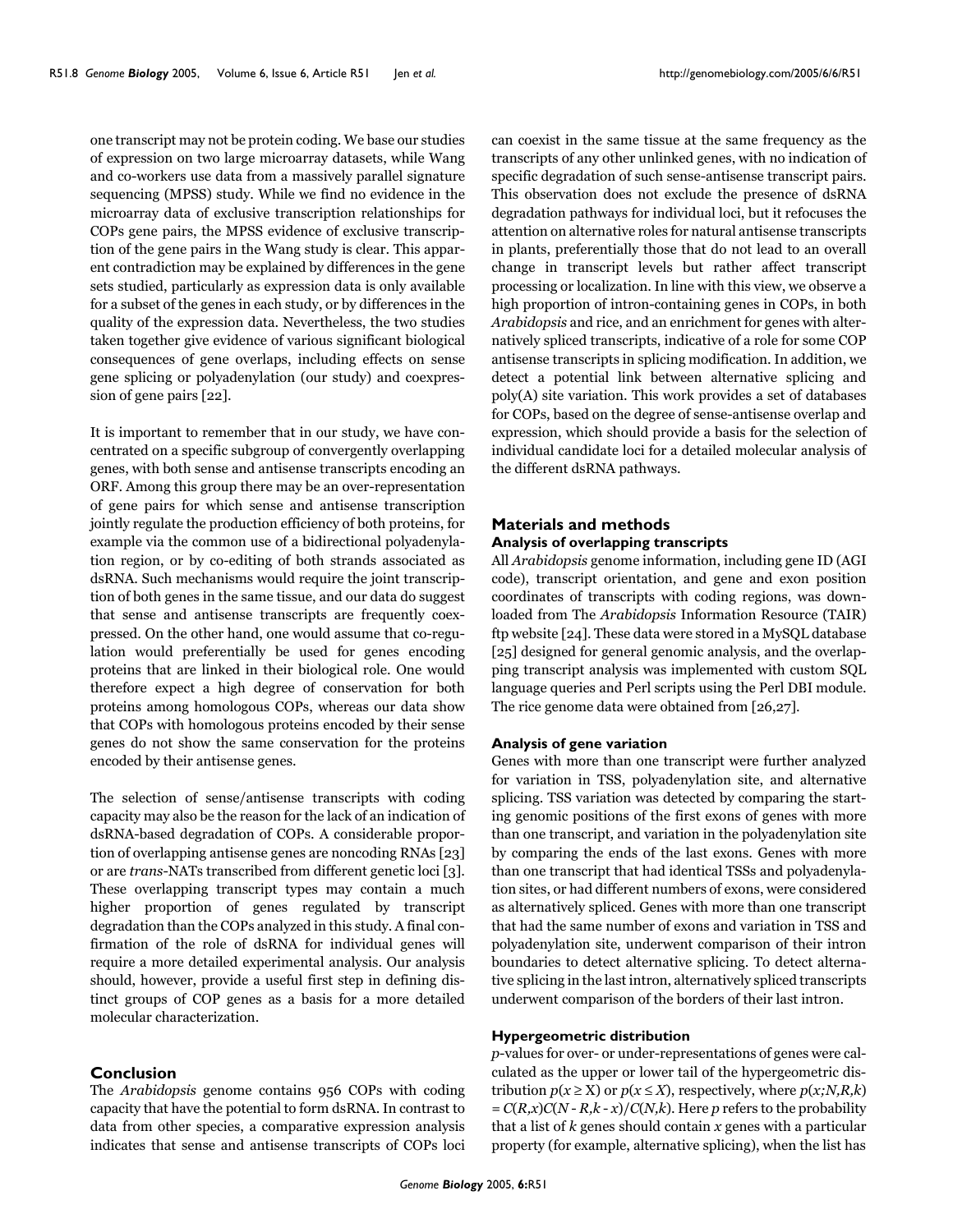been selected randomly without replacement from a set of *N* genes in which *R* genes exhibit the same property. *C*(*n,m*) is the number of distinct combinations of m objects that can be drawn from a set of *n* objects. The hypergeometric distribution was calculated with the *R* package [28].

# **Microarray data**

*Arabidopsis* microarray data were obtained from two sources. The dataset from Gene Expression Omnibus [14,15] with accession number GSE636 is a collection of microarray experiments using high-density oligonucleotide arrays. It contains transcriptional activity information (detection call only) for the complete set of all protein-coding genes in different tissues. The Affymetrix ATH1 array data were acquired using the Nottingham *Arabidopsis* Stock Centre (NASC) Affy-Watch service [16]. In NASC's datasets, including 1,437 arrays for 93 experimental purposes, the transcription information for each gene consists of detection call and signal value, as calculated from the Affymetrix MAS 5.0 analysis algorithms [29]. The analysis of expression data reported in Results was achieved using a combination of Perl script processing and Microsoft Excel spreadsheet analysis.

# **Coding region and upstream sequence similarity analysis of homologous COP genes**

The COPs genes were clustered on the basis of their protein sequences with a 20% similarity threshold using the program BLASTclust [30]. The similarity of the associated coding and upstream regulatory regions within each cluster were tested by pairwise searches using BLAST2P [31].

# **Additional data files**

The following additional files are available with the online version of this paper. Additional data file 1 is a supplement to Figure 1 listing all overlapping genes with ID, annotation and size of overlapping region. Additional data file 2 is a supplement to Figure 2 classifying 1,912 COPs genes according to their overlapping regions. Additional data file 3 is a supplement to Figure 3, calculating the antisense transcript end position in relation to the sense intron-exon boundary for the 956 COPs pairs. Additional data file 4 is a supplement A to Table [2](#page-2-1), listing 242 COPs member genes of 89 COPs families. Additional data file 5 is a supplement B to Table [2](#page-2-1), comparing homology among 1 kb promoter regions of COPs family members. Additional data file 6 is a supplement C to Table [2,](#page-2-1) comparing homology among sense and antisense encoded proteins for members of 89 COPs families. Additional data file 7 is a supplement to Table [4,](#page-4-1) showing expression analysis of the total gene pool and the COPs gene pool for 1,437 microarray experiments. Additional data file 8 is a supplement to Table [6](#page-5-0), including a correlation analysis of alternative splicing, TSS variation and polyadenylation variation for COPs with respect to the termination of the antisense transcript in relation to the sense intron-exon boundary.

# **Acknowledgements**

We are grateful to Athanasios Theologis for providing access to the GSE636 database. This work was supported by a European Commission grant to the Epigenome Network of Excellence (503433).

# **References**

- 1. Boi S, Solda G, Tenchini ML: **Shedding light on the dark side of the genome: overlapping genes in higher eukaryotes.** *Curr Genomics* 2004, **5:**509-524.
- 2. Fahey ME, Moore TF, Higgins DG: **Overlapping antisense transcription in the human genome.** *Comp Funct Genomics* 2002, **3:**244-253.
- 3. Lehner B, Williams G, Campbell RD, Sanderson CM: **[Antisense](http://www.ncbi.nlm.nih.gov/entrez/query.fcgi?cmd=Retrieve&db=PubMed&dopt=Abstract&list_uids=11818131) [transcripts in the human genome.](http://www.ncbi.nlm.nih.gov/entrez/query.fcgi?cmd=Retrieve&db=PubMed&dopt=Abstract&list_uids=11818131)** *Trends Genet* 2002, **18:**63-65.
- 4. Wagner EGH, Flardh K: **[Antisense RNAs everywhere?](http://www.ncbi.nlm.nih.gov/entrez/query.fcgi?cmd=Retrieve&db=PubMed&dopt=Abstract&list_uids=12047936)** *Trends Genet* 2002, **18:**223-226.
- 5. Hastings ML, Milcarek C, Martincic K, Peterson ML, Munroe SH: **Expression of the thyroid hormone receptor gene, erbA**α**[, in](http://www.ncbi.nlm.nih.gov/entrez/query.fcgi?cmd=Retrieve&db=PubMed&dopt=Abstract&list_uids=9336460) [B lymphocytes: alternative mRNA processing is independ](http://www.ncbi.nlm.nih.gov/entrez/query.fcgi?cmd=Retrieve&db=PubMed&dopt=Abstract&list_uids=9336460)ent of differentiation but correlates with antisense RNA [levels.](http://www.ncbi.nlm.nih.gov/entrez/query.fcgi?cmd=Retrieve&db=PubMed&dopt=Abstract&list_uids=9336460)** *Nucleic Acids Res* 1997, **25:**4296-4300.
- 6. Edgar A: **[The gene structure and expression of human](http://www.ncbi.nlm.nih.gov/entrez/query.fcgi?cmd=Retrieve&db=PubMed&dopt=Abstract&list_uids=12735795) [ABHD1: overlapping polyadenylation signal sequence with](http://www.ncbi.nlm.nih.gov/entrez/query.fcgi?cmd=Retrieve&db=PubMed&dopt=Abstract&list_uids=12735795) [Sec12.](http://www.ncbi.nlm.nih.gov/entrez/query.fcgi?cmd=Retrieve&db=PubMed&dopt=Abstract&list_uids=12735795)** *BMC Genomics* 2003, **4:**18.
- 7. Gray TA, Azama K, Whitmore K, Min A, Abe S, Nicholls RD: **[Phylo](http://www.ncbi.nlm.nih.gov/entrez/query.fcgi?cmd=Retrieve&db=PubMed&dopt=Abstract&list_uids=11597136)[genetic conservation of the Makorin-2 gene, encoding a mul](http://www.ncbi.nlm.nih.gov/entrez/query.fcgi?cmd=Retrieve&db=PubMed&dopt=Abstract&list_uids=11597136)tiple zinc-finger protein, antisense to the RAF1 proto[oncogene.](http://www.ncbi.nlm.nih.gov/entrez/query.fcgi?cmd=Retrieve&db=PubMed&dopt=Abstract&list_uids=11597136)** *Genomics* 2001, **77:**119-126.
- 8. Chu J, Dolnick BJ: **Natural antisense (rTS[**α**[\]\) RNA induces](http://www.ncbi.nlm.nih.gov/entrez/query.fcgi?cmd=Retrieve&db=PubMed&dopt=Abstract&list_uids=12084460) [site-specific cleavage of thymidylate synthase mRNA.](http://www.ncbi.nlm.nih.gov/entrez/query.fcgi?cmd=Retrieve&db=PubMed&dopt=Abstract&list_uids=12084460)** *Biochim Biophys Acta* 2002, **1587:**183-193.
- 9. Aravin AA, Naumova NM, Tulin AV, Vagin VV, Rozovsky YM, Gvozdev VA: **Double-stranded RNA-mediated silencing of genomic tandem repeats and transposable elements in the** *D. melanogaster* **[germline.](http://www.ncbi.nlm.nih.gov/entrez/query.fcgi?cmd=Retrieve&db=PubMed&dopt=Abstract&list_uids=11470406)** *Curr Biol* 2001, **11:**1017-1027.
- 10. Li AW, Murphy PR: **Erratum to expression of alternatively spliced FGF-2 antisense RNA transcripts in the central nervous system: regulation of FGF-2 mRNA translation.** *Mol Cell Endocrinol* 2000, **170:**231-242.
- 11. Bass BL, Weintraub H: **[An unwinding activity that covalently](http://www.ncbi.nlm.nih.gov/entrez/query.fcgi?cmd=Retrieve&db=PubMed&dopt=Abstract&list_uids=3203381) [modifies its double-stranded RNA substrate.](http://www.ncbi.nlm.nih.gov/entrez/query.fcgi?cmd=Retrieve&db=PubMed&dopt=Abstract&list_uids=3203381)** *Cell* 1988, **55:**1089-1098.
- 12. Zhang Z, Carmichael GG: **[The fate of dsRNA in the nucleus: a](http://www.ncbi.nlm.nih.gov/entrez/query.fcgi?cmd=Retrieve&db=PubMed&dopt=Abstract&list_uids=11525732) [p54nrb-containing complex mediates the nuclear retention](http://www.ncbi.nlm.nih.gov/entrez/query.fcgi?cmd=Retrieve&db=PubMed&dopt=Abstract&list_uids=11525732) [of promiscuously A-to-I edited RNAs.](http://www.ncbi.nlm.nih.gov/entrez/query.fcgi?cmd=Retrieve&db=PubMed&dopt=Abstract&list_uids=11525732)** *Cell* 2001, **106:**465-475.
- 13. Vanhee-Brossollet C, Vaquero C: **[Do natural antisense tran](http://www.ncbi.nlm.nih.gov/entrez/query.fcgi?cmd=Retrieve&db=PubMed&dopt=Abstract&list_uids=9573333)[scripts make sense in eukaryotes?](http://www.ncbi.nlm.nih.gov/entrez/query.fcgi?cmd=Retrieve&db=PubMed&dopt=Abstract&list_uids=9573333)** *Gene* 1998, **211:**1-9.
- 14. **Gene Expression Omnibus** [\[http://www.ncbi.nlm.nih.gov/geo\]](http://www.ncbi.nlm.nih.gov/geo)
- 15. Barrett T, Suzek TO, Troup DB, Wilhite SE, Ngau WC, Ledoux P, Rudnev D, Lash AE, Fujibuchi W, Edgar R: **[NCBI GEO: mining mil](http://www.ncbi.nlm.nih.gov/entrez/query.fcgi?cmd=Retrieve&db=PubMed&dopt=Abstract&list_uids=15608262)[lions of expression profiles - database and tools.](http://www.ncbi.nlm.nih.gov/entrez/query.fcgi?cmd=Retrieve&db=PubMed&dopt=Abstract&list_uids=15608262)** *Nucleic Acids Res* 2005:D562-D566.
- 16. Craigon D, James N, Okyere J, Higgins J, Jotham J, May S: **[NASCAr](http://www.ncbi.nlm.nih.gov/entrez/query.fcgi?cmd=Retrieve&db=PubMed&dopt=Abstract&list_uids=14681484)[rays: a repository for microarray data generated by NASC's](http://www.ncbi.nlm.nih.gov/entrez/query.fcgi?cmd=Retrieve&db=PubMed&dopt=Abstract&list_uids=14681484) [transcriptomics service.](http://www.ncbi.nlm.nih.gov/entrez/query.fcgi?cmd=Retrieve&db=PubMed&dopt=Abstract&list_uids=14681484)** *Nucleic Acid Res* 2004:D575-D577.
- 17. **NASCA Arrays: Affymetrix ATH1 arrays database** [\[http://](http://affymetrix.arabidopsis.info/narrays/experimentbrowse.pl) [affymetrix.arabidopsis.info/narrays/experimentbrowse.pl\]](http://affymetrix.arabidopsis.info/narrays/experimentbrowse.pl)
- 18. Fire A, Xu S, Montgomery MK, Kostas SA, Driver SE, Mello CC: **Potent and specific genetic interference by double-stranded RNA in** *Caenorhabditis elegans***[.](http://www.ncbi.nlm.nih.gov/entrez/query.fcgi?cmd=Retrieve&db=PubMed&dopt=Abstract&list_uids=9486653)** *Nature* 1998, **391:**806-811.
- 19. Lavorgna G, Dahary D, Lehner B, Sorek R, Sanderson CM, Casari G: **[In search of antisense.](http://www.ncbi.nlm.nih.gov/entrez/query.fcgi?cmd=Retrieve&db=PubMed&dopt=Abstract&list_uids=15102435)** *Trends Biochem Sci* 2004, **29:**88-94.
- 20. Gunasekera AM, Patankar S, Schug J, Eisen G, Kissinger J, Roos D, Wirth DF: **Widespread distribution of antisense transcripts in the** *Plasmodium falciparum* **[genome.](http://www.ncbi.nlm.nih.gov/entrez/query.fcgi?cmd=Retrieve&db=PubMed&dopt=Abstract&list_uids=15138065)** *Mol Biochem Parasitol* 2004, **136:**35-42.
- 21. Bauren G, Belikov S, Wieslander L: **[Transcriptional termination](http://www.ncbi.nlm.nih.gov/entrez/query.fcgi?cmd=Retrieve&db=PubMed&dopt=Abstract&list_uids=9732273) [in the Balbiani ring 1gene is closely coupled to 3'-end forma](http://www.ncbi.nlm.nih.gov/entrez/query.fcgi?cmd=Retrieve&db=PubMed&dopt=Abstract&list_uids=9732273)[tion and excision of the 3'-terminal intron.](http://www.ncbi.nlm.nih.gov/entrez/query.fcgi?cmd=Retrieve&db=PubMed&dopt=Abstract&list_uids=9732273)** *Genes Dev* 1998, **12:**2759-2769.
- <span id="page-8-0"></span>22. Wang X-J, Gaasterland T, Chua N-H: **Genome-wide prediction and identification of cis-natural antisense transcripts in** *Arabidopsis thaliana***[.](http://www.ncbi.nlm.nih.gov/entrez/query.fcgi?cmd=Retrieve&db=PubMed&dopt=Abstract&list_uids=15833117)** *Genome Biol* 2005, **6:**R30.
- 23. Kiyosawa H, Yamanaka I, Osato N, Kondo S, Hayashizaki Y: **[Anti](http://www.ncbi.nlm.nih.gov/entrez/query.fcgi?cmd=Retrieve&db=PubMed&dopt=Abstract&list_uids=12819130)[sense transcripts with FANTOM2 clone set and their impli](http://www.ncbi.nlm.nih.gov/entrez/query.fcgi?cmd=Retrieve&db=PubMed&dopt=Abstract&list_uids=12819130)-**